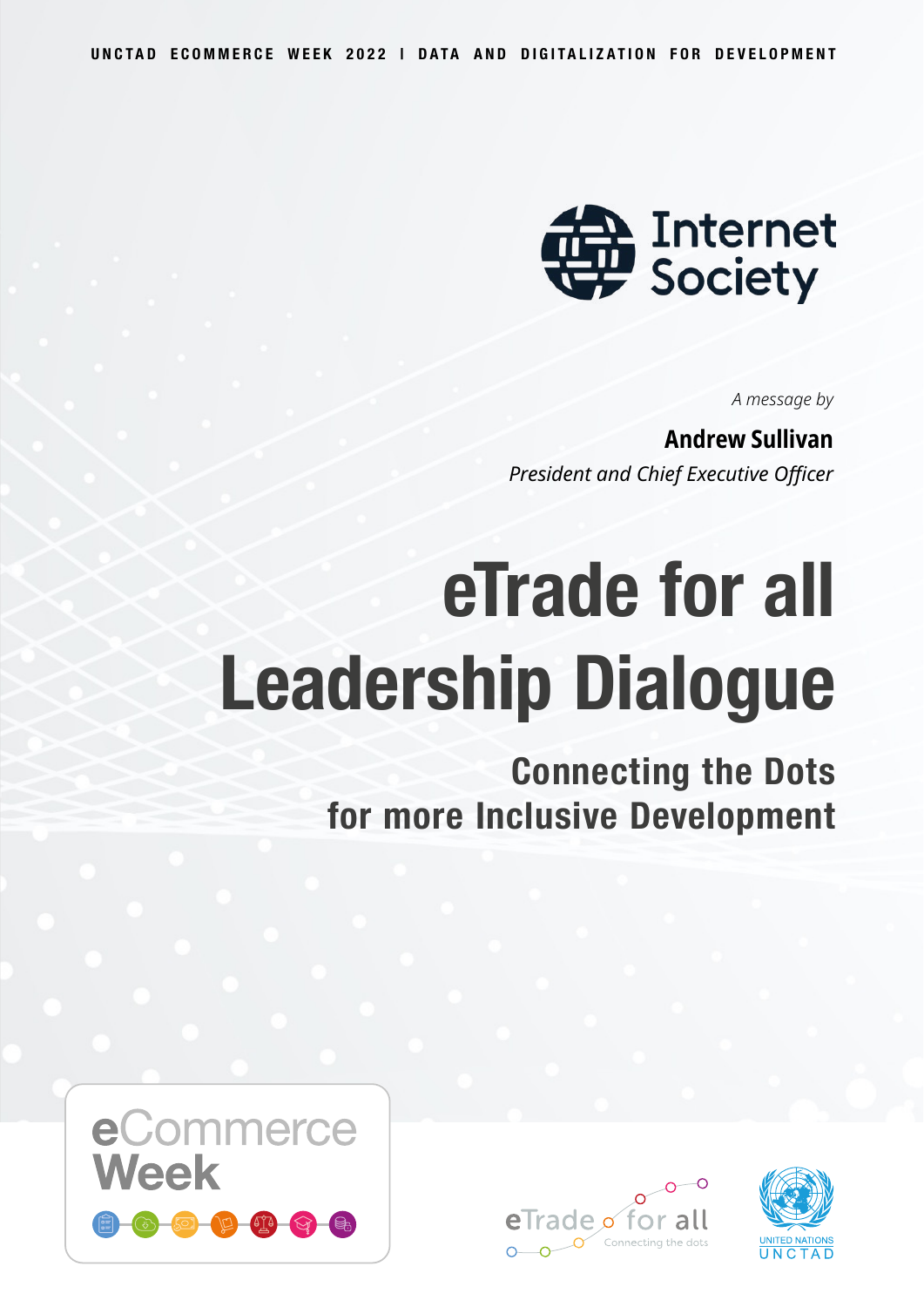## **Data, Development, and Disaster**

Given the way much of the world has depended on the Internet since COVID-19 emerged as a threat, one might imagine that the benefits of the Internet would be obvious to everyone. Even the direct response to the health emergency high-lights the importance of the Internet. In another age, dissemination of new re-search or the latest data was slow and laborious. But during the pandemic, it became obvious why the Internet is the greatest tool for human collaboration yet devised. Researchers were able to collaborate using the very latest information,and vaccines to a completely new virus that nobody had ever seen were ready in an astonishingly short time. The latest information about conditions in far-flung parts of the world was readily available, which allowed people to make adjustments quickly. That facts about supply chain disruptions could be communicated so easily meant that alternatives could be found faster than in a prior age. And of course, for many people, it was a lifesaver to be able to undertake commerce a tall while still isolating to prevent the spread of disease. The Internet has proven itself to be an excellent tool to support and maintain human development.

Of course, as we know, access to this excellent tool is unequal. As even quite early review has demonstrated [1], those who started the pandemic with poorer access to digital tools were still further disadvantaged by COVID-19. Tools that can support human development will only help if people can actually use them. Those without access are twice deprived, because they not only miss out on the tools to address present challenges, but they also miss out on the very tool that can help make the future brighter.

#### **Since we have known all this for some time, it is bitterly ironic that we see today so much effort being spent on making access worse. It happens at multiple levels:**

- Various sanction regimes impede interconnections to sanctioned countries and economies (and consequently, their populations).
- Just as troubling, governments adopt or maintain regulations that make interconnections more difficult or more expensive. That means we sacrifice the surest way we know to improve development-supporting infrastructure to the interests of current incumbents and current controls.
- Attempts to control data flows, whether in the name of sovereignty, citizen protection, or commercial advantage, are imposed in ways that makes the Internet more fragile while making permanent the advantages enjoyed by large incumbents.

The reason for this irony is that we have forgotten, if we ever knew, the paradoxical strength of the Internet. Because it is a network of networks, it is technically robust. Each network is independent, designed to solve the technical problems that the particular network operator faces. Each network that connects to the Internet adds more to the Internet's strength, exactly because of the diversity of interests, goals, and design purposes of each network.